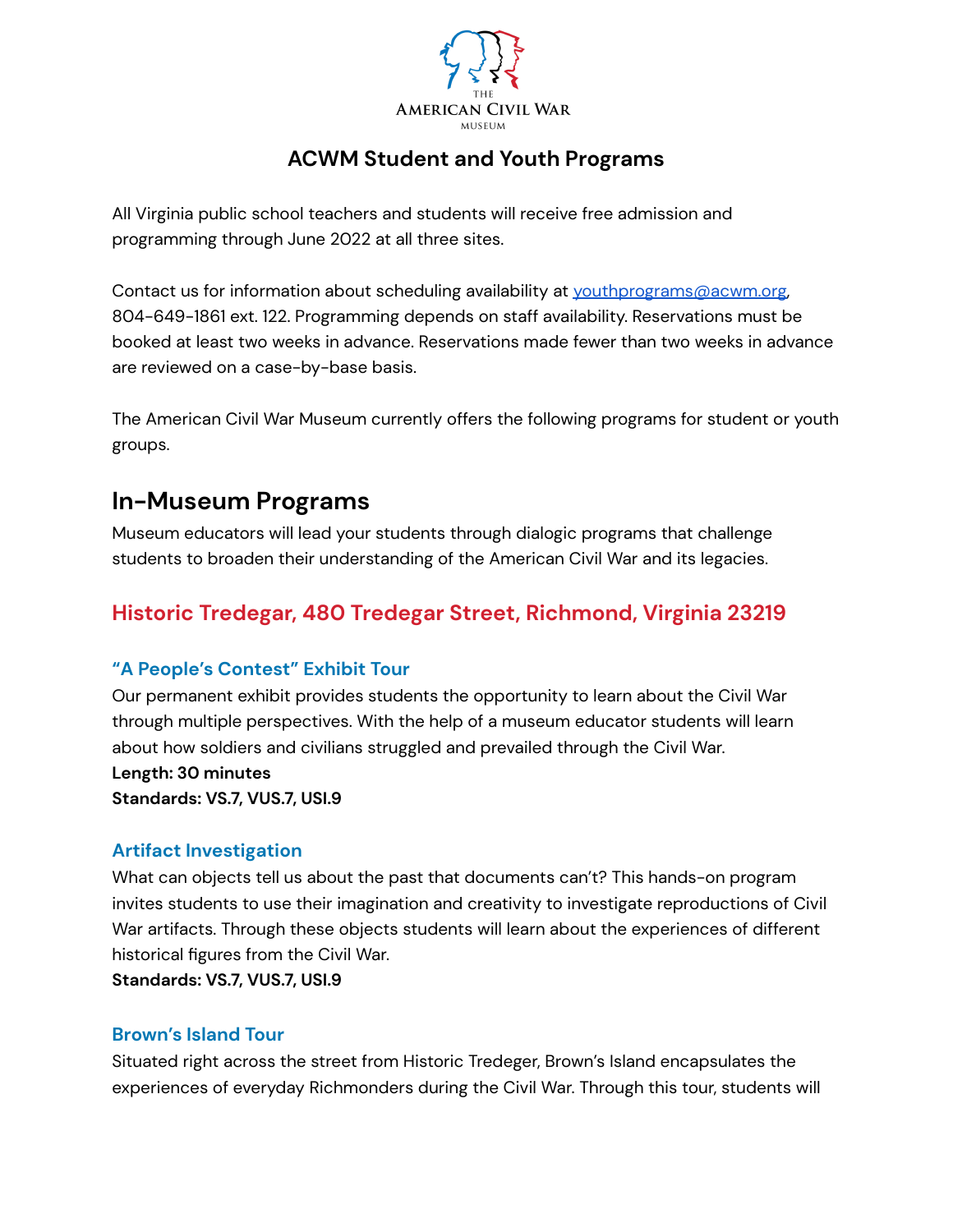

recognize how studying local history can introduce new perspectives and shape our understanding of the Civil War.

**Length: 45 minutes Standards: VS.7, VUS.7, USI.9**

#### **Medicine in the Civil War**

Why did more soldiers die from disease than in battle? Explore the legacy of the Civil War in modern medicine through this engaging and interactive program. Students will learn about the critical advancements made by doctors and nurses during the war as well as the diseases that caused the high death toll.

**Length: 45 minutes Standards: VS.7, VUS.7, USI.9**

## **Appomattox, 159 Horseshoe Rd, Appomattox, VA 24522**

#### **Cabin Tour**

Our Cabin Program briefly shares the history of the Robertson cabin as a historical artifact. It then discusses daily life and economics in mid-19th century rural Virginia by utilizing various features of the cabin itself as well as foodstuffs, tools, and other objects.

**Length: 30 minutes Standards: VS.7, VUS.7, USI.9**

#### **Civil War Geography**

This program is designed to help students understand the geography of Virginia in relation to the Civil War. They will explore how the geography and climate of the state impacted the movement of people, the use of land, the war effort, and how the war shaped the natural environment. This program can be tailored to have both a Virginia or national focus. **Length: 30 minutes**

**Standards: VS.7, VUS.7, USI.9**

#### **Exhibit Tour**

Explore the overlapping stories of the end of the Civil War and the reunification of a nation through artifacts, photographs, and documents in the Museum's permanent exhibit. **Length: 30 minutes Standards: VS.7, VUS.7, USI.9**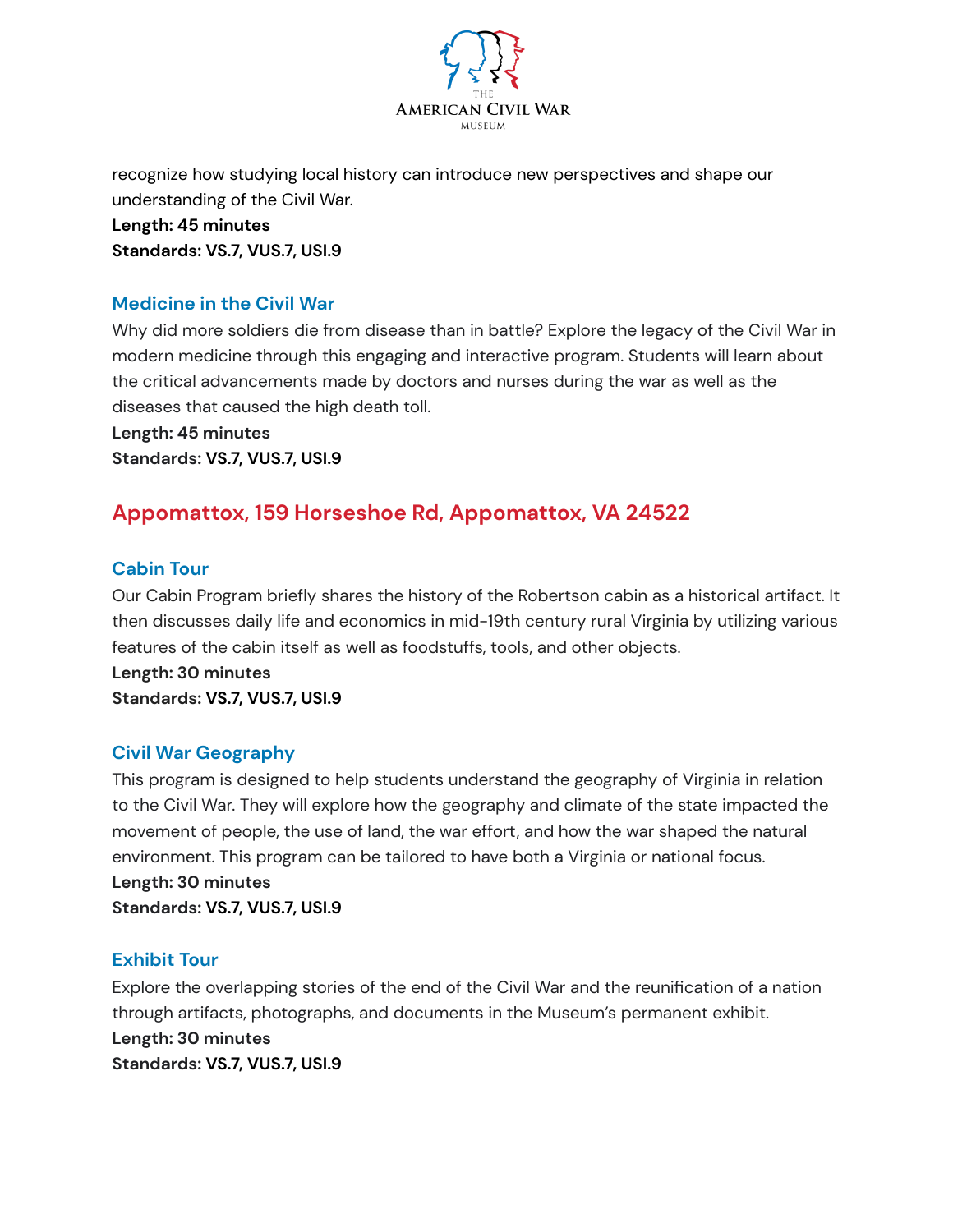

#### **Medicine in the Civil War**

Why did more soldiers die from disease than in battle? Explore the legacy of the Civil War in modern medicine through this engaging and interactive program. Students will learn about the critical advancements made by doctors and nurses during the war as well as the diseases that caused the high death toll.

**Length: 30 minutes Standards: VS.7, VUS.7, USI.9**

#### **Collaborative options with the National Park Service**

Experience a multi-site field trip with ACWM-Appomattox and Appomattox Court House National Historical Park.

## **White House of the Confederacy, 1201 East Clay Street, Richmond, VA 23219**

#### **White House of the Confederacy Tour**

A museum educator will guide your students through the house that served as the home of Jefferson Davis, the president of the Confederacy. Embedded within the history of the house are the stories of enslaved men and women who took immense risks to seek their freedom.

**Length: 45 minutes Standards: VS.7, VUS.7, USI.9**

# **Self-Guided Exhibit Tours**

#### **Historic Tredegar and Appomattox**

Delve into the Civil War at your own pace with specially designed materials or teachers, chaperones, and students. Our chaperone guide includes stopping points with curated questions that cultivate a greater understanding of the artifacts featured in the exhibit.

# **Virtual Programs**

The museum can host programs via Zoom, Google Meet, Microsoft Teams or through a school-dictated platform.